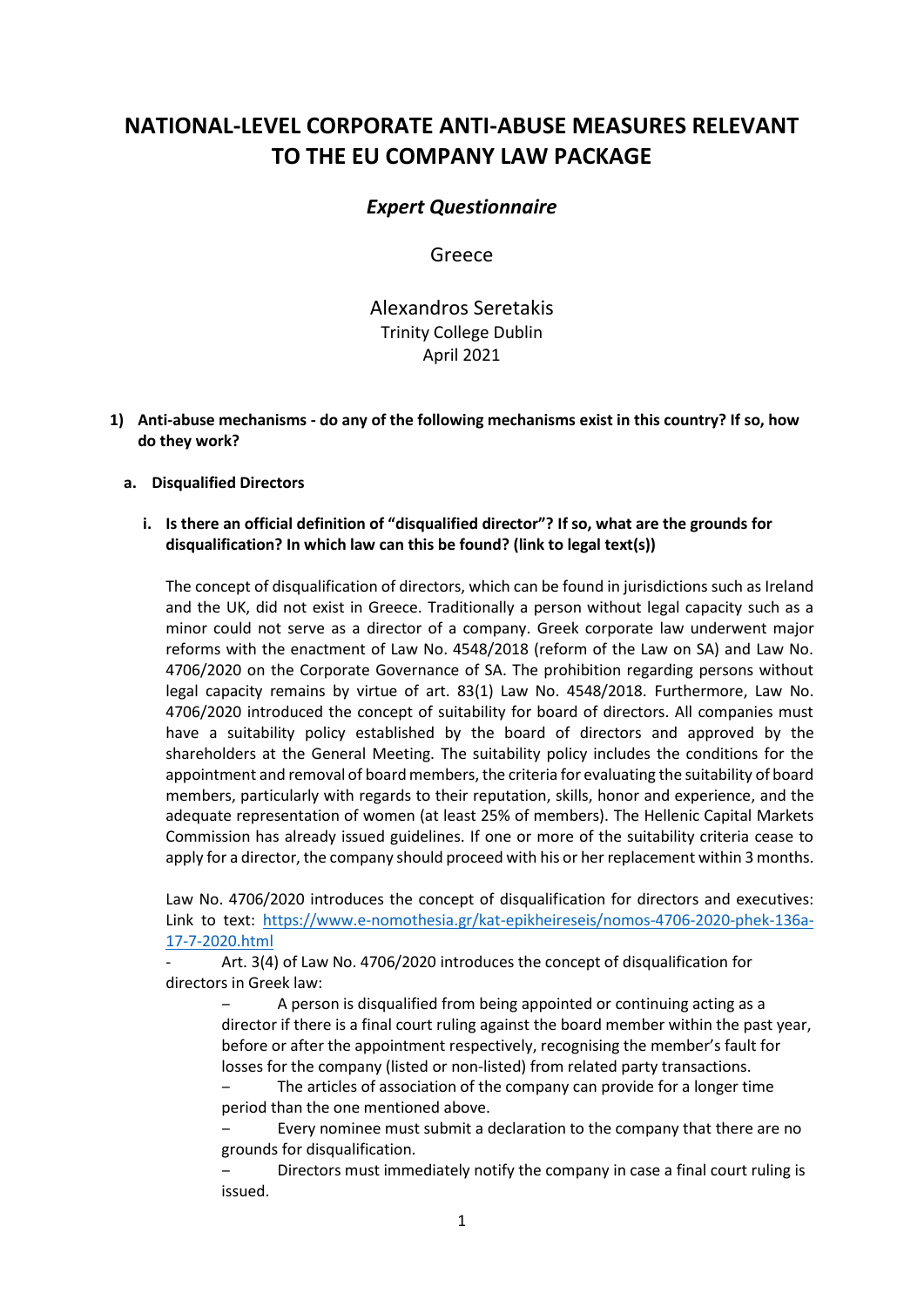Art. 3(5) of Law No. 4706/2020 provides for the disqualification of executives. A person is disqualified from being appointed or continuing serving as an executive if there is a final court ruling against the board member within the past year, before or after the appointment respectively, recognising the member's fault for losses for a company (listed or non-listed) from related party transactions.

The articles of association of the company can provide for a longer time period than the one mentioned above.

Before appointment as an executive every person must submit a declaration that the grounds for disqualification are not applicable.

‒ Any person serving as an executive must immediately inform the company in case a final court ruling is issued.

### **ii. Is there an official list of (current) disqualified directors? If so, where can this be found? (name of organization maintaining it and link)**

Greece has no official list of disqualified directors

**iii. If there is an official list, who has access to this list (general public or restricted)?**

N/A

### **b. Beneficial Owners**

**i. Where is the database of beneficial owners and which organisation maintains it (link)**

Greece maintains the Real Beneficiaries Registry. It is maintained by the General Secretariat of Information Systems for Public Administration (GSIS), Ministry of Digital Governance. It is electronically linked with the Tax Identification Number (TIN) of each legal entity. It was introduced by Law No. 4557/2018 transposing the  $4<sup>th</sup>$  Anti-Money laundering Directive, which was amended to implement the 5<sup>th</sup> Anti-Money laundering Directive. The implementation of the registry involved additional decisions by the Minister of Finance. It was first activated in September 2019. Due to COVID and operational issues it suspended its operation. The suspension lapsed on 1st October 2020. Obliged persons should have submitted the necessary information by 1st February 2021.

There are three types of registries:

- A Beneficial Ownership Special Registry should be maintained at the headquarters of legal entities with a registered seat in Greece and should be sufficient, accurate and updated under the responsibility of the legal representative or a specially authorized person. The information should include the name and surname, date of birth, nationality and country of residence of the beneficial owners, as well as the type and extent of the rights they hold.
- A Special Registry of Beneficial Ownership of Trusts must be created and maintained by the trustees of any express trusts, exercised in Greece or residing in Greece.
- The Real Beneficiaries Register: link to the register[: https://www.gsis.gr/en/citizens](https://www.gsis.gr/en/citizens-businesses/businesses/real-beneficiaries-register)[businesses/businesses/real-beneficiaries-register](https://www.gsis.gr/en/citizens-businesses/businesses/real-beneficiaries-register)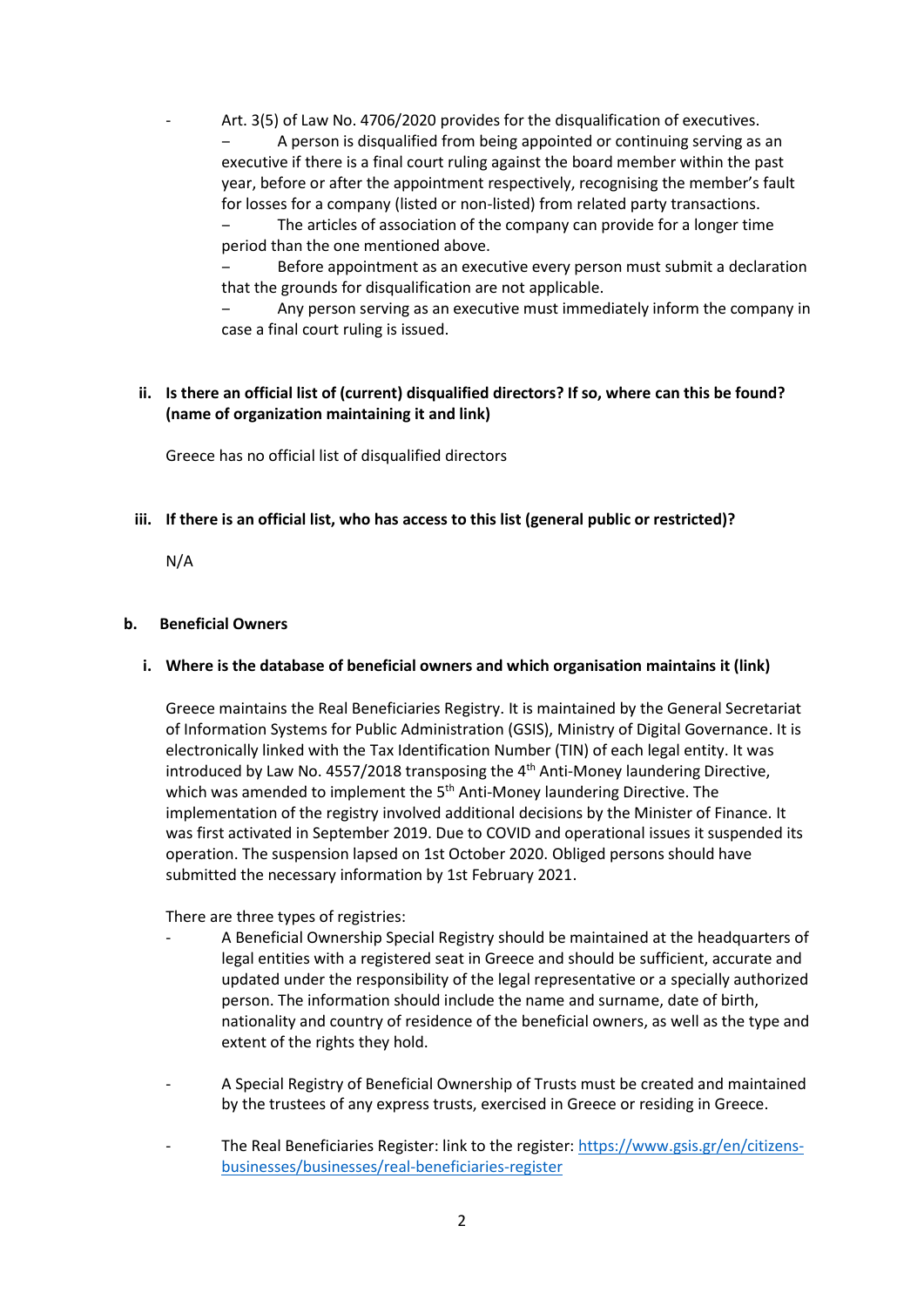Entities required to submit information to the Real Beneficiaries Register include:

- ‒ Any legal person or entity having its registered seat in Greece or exercising taxable business in Greece. Specifically, obliged entities are: nonlisted entities, shipping companies, professional partnerships, non-profit entities, trusts, partnerships, companies under bankruptcy or liquidation
- Companies listed in a regulated market or in a Multilateral Trading Mechanism operating in Greece are automatically reported to the Central Register through the reporting line between the Central Securities Depository and the GSIS.

### **ii. Are there any checks on the authenticity of beneficial owners, or does the organisation depend on a "statutory declaration" or "affidavit" from the company directors?**

No checks are done on the authenticity of the beneficial owners. Information regarding the beneficial owners is submitted by the legal entities via their legal representatives or authorized representatives. The representative is liable for the accuracy and completeness of the information provided. Information submitted includes name of the company, form of the company, tax identification number, name, address of beneficial owners, date of birth, nationality, nature and extent of rights, such as ownership percentage, voting rights.

### **iii. How quickly must the company give notice when ownership has changed (updating of lists/databases)?**

Changes to ownership and any other information provided regarding beneficial owners must be submitted within 60 days of the circumstances giving rise to the change.

### **iv. Who has access to the beneficial ownership database? Does the general public have unrestricted access, restricted access or no access?**

Several authorities have access to the Registry, including the Anti-Money Laundering, Counter-Terrorist Financing and Source of Funds Investigation Authority, prosecuting authorities or other authorities with investigative or controlling powers.

The Anti-Money Laundering, Counter-Terrorist Financing and Source of Funds Investigation Authority have unrestricted access.

The public has restricted access only to certain information, such as name, date of birth, country of residence, nationality of the beneficial owner, nature and extent of the rights. Disclosure of further information requires proof of legal interest. However, in practice, public access to the database is not yet possible.

### **c. Electronic identity (eID) scheme – is there a scheme registered with the European Commission, and if so, what eIDAS level of assurance does it have?**

Greece has no EU-notified eID Scheme

### **2) Company registry – transparency, access, cost**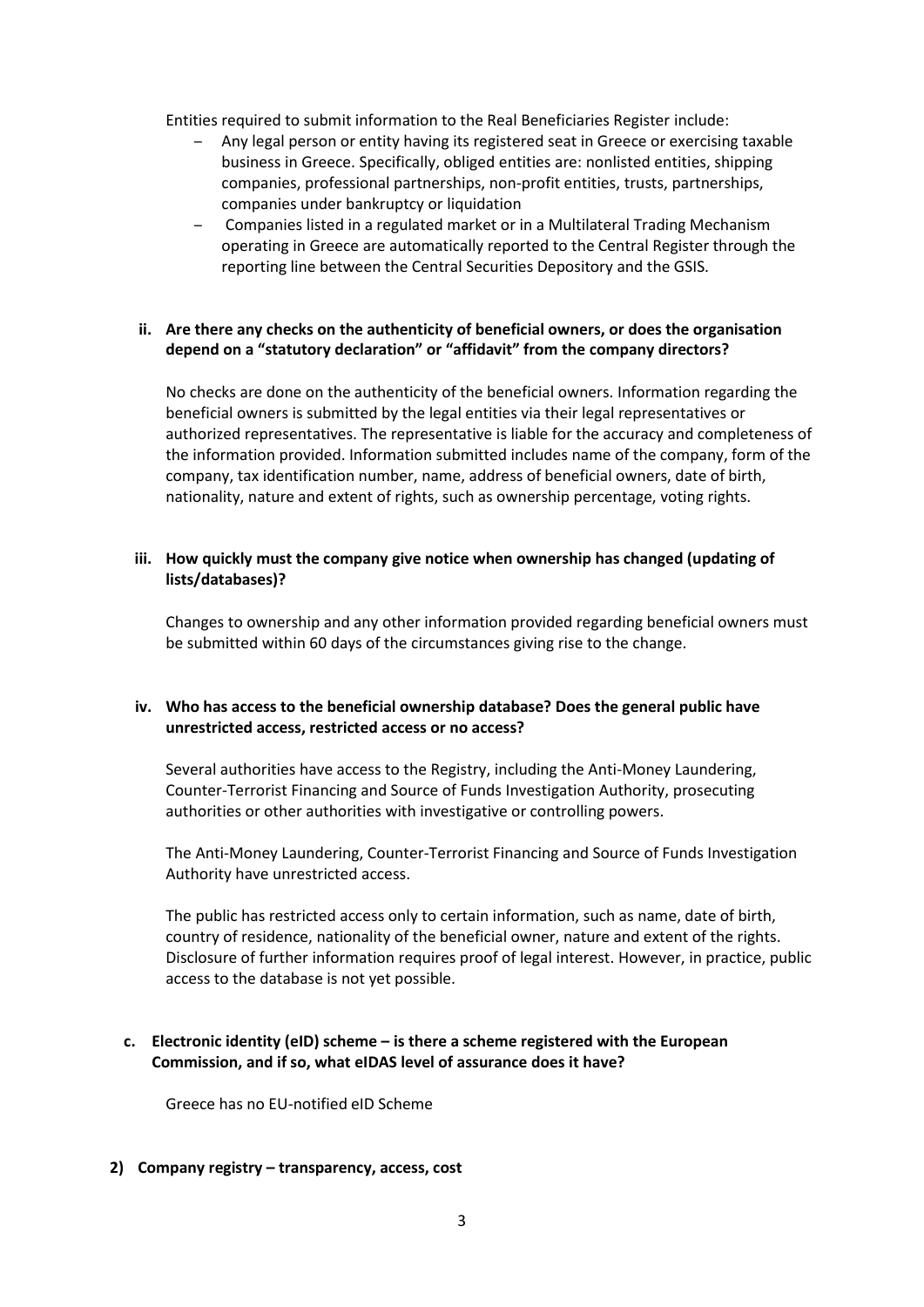#### **a. Which organization maintains the company registry? (name and link)**

The General Commercial Registry (GEMI) [\(http://www.businessportal.gr/\)](http://www.businessportal.gr/) It is maintained by the Union of Hellenic Chambers of Commerce.

### **b. To what extent is the registry digitalized? Can company foundations/registrations and reporting be carried out fully online/digitally?**

The registry is fully digitalized. Company registration and reporting can be done electronically. Electronic services allow for the electronic issuance of certificates which are electronically signed.

#### **c. Are bulk downloads of the entire list of registered companies possible?**

No.

### **d. Does the registry have search features beyond the name of the company or person (e.g. by sector or employee size)**

There are four search features: General Commercial Registry Number, Company Name, Trading Name and Tax Identification Number

### **e. What is the typical cost of downloading a document from the registry?**

The documents available in the Registry can be downloaded for free.

#### **f. Is there information on employment levels beyond what is contained in annual accounts?**

No additional information on employment levels beyond what is contained in annual accounts

### g. **Information on European company forms and EU reorganizations (CBM) - is a search possible for companies with the SE legal form or companies reorganized through a CBM?**

There is no separate registry regarding cross-border mergers or European company forms. Searches can be done using the four search features. For instance, in case of a company involved in a CBM, documents relating to the CBM, such as the draft terms of the merger, approval of the cross-border merger, are available along with all the other company filings

### **3) Firm foundations**

#### **a. What authority or organization is responsible for registering new companies (with link)?**

In 2018 Greece set up a one-stop shop service where companies can be founded in a short period of time. The establishment of the company must occur within 2 days of receipt of the complete application.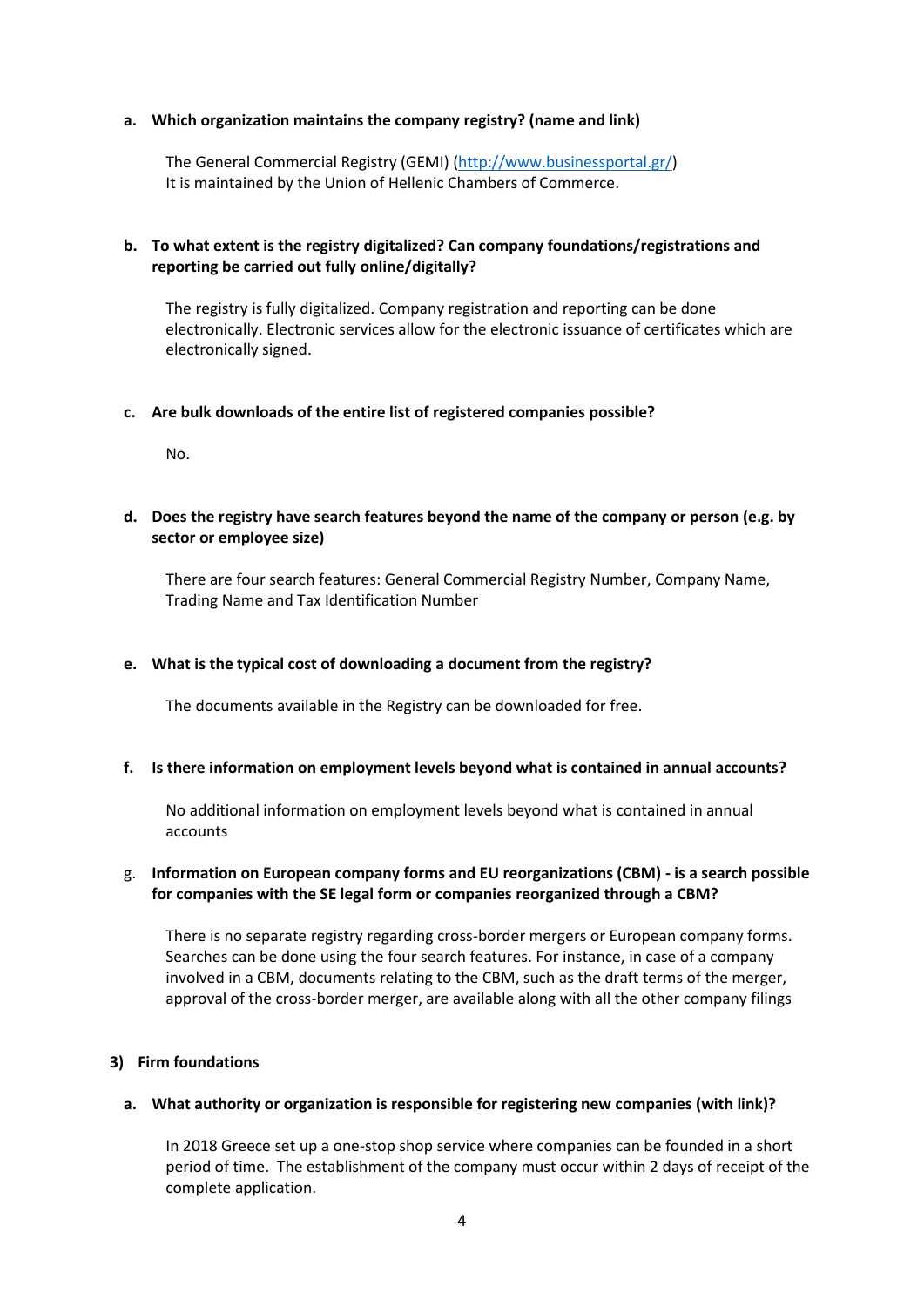#### **One-stop shops are:**

A) The electronic one-stop shop [\(https://eyms.businessportal.gr\)](https://eyms.businessportal.gr/) .

B) Notaries acting as one-stop shops.

C) General Commercial Registry Services (namely the GEMI) of the regional Chambers of Commerce.

When model articles of association are used, any of the three types of one stop shop service can be used for any form of company. In case model articles of association are not used, the one stop service for the Company Limited by Shares (Société Anonyme) and the Limited Liability Company (E.P.E.) is a Notary public, while for Personal Companies (O.E. and E.E.) and Private Capital Companies (IKE) the one-stop shop service is either the General Commercial Registry of the competent Chamber of Commerce or a Notary public. In cases involving specific provisions, a notarial deed is required for a specific activity or for the transfer of contributions in kind; therefore, the establishment must be done by a notary public for all company legal forms.

### **b. What are the steps needed to found and register a new company? To what extent can these happen digitally?**

Parties interested in setting up a company must submit all the necessary documentation, including the articles of association, tax identification number, passport or ID, proof of contribution of shareholder capital etc. They must also authorize the one stop shop service to proceed with all the necessary actions to complete the setting up of the company. Parties must also pay a fee for setting up the company. The one-stop shop service proceeds with all the necessary requirements in order to complete the foundation of the company.

a) corporate name and distinctive title control;

(b) registration with the General Electronic Commercial Registry (GE.MI);

(c) registration with the Greek tax registry and the grant of a Tax Identification Number (AFM) to the company after its formation;

(d) grant of a temporary authenticator key for the integrated information system of the Greek tax authorities (TAXISnet);

and (e) grant of access codes for the GE.MI. and notification of the incorporation of company to the Unified Social Insurance Body.

It is possible to set up a company online through the electronic one stop shop service (e-YMS). The establishment is done exclusively online through the specialized digital platform available at [https://eyms.businessportal.gr](https://eyms.businessportal.gr/)

### **c. What checks (if any) are done on the authenticity of documents, identity of founders, record of founders (e.g. disqualification as directors) and beneficial owners**

### **i. By registration authority**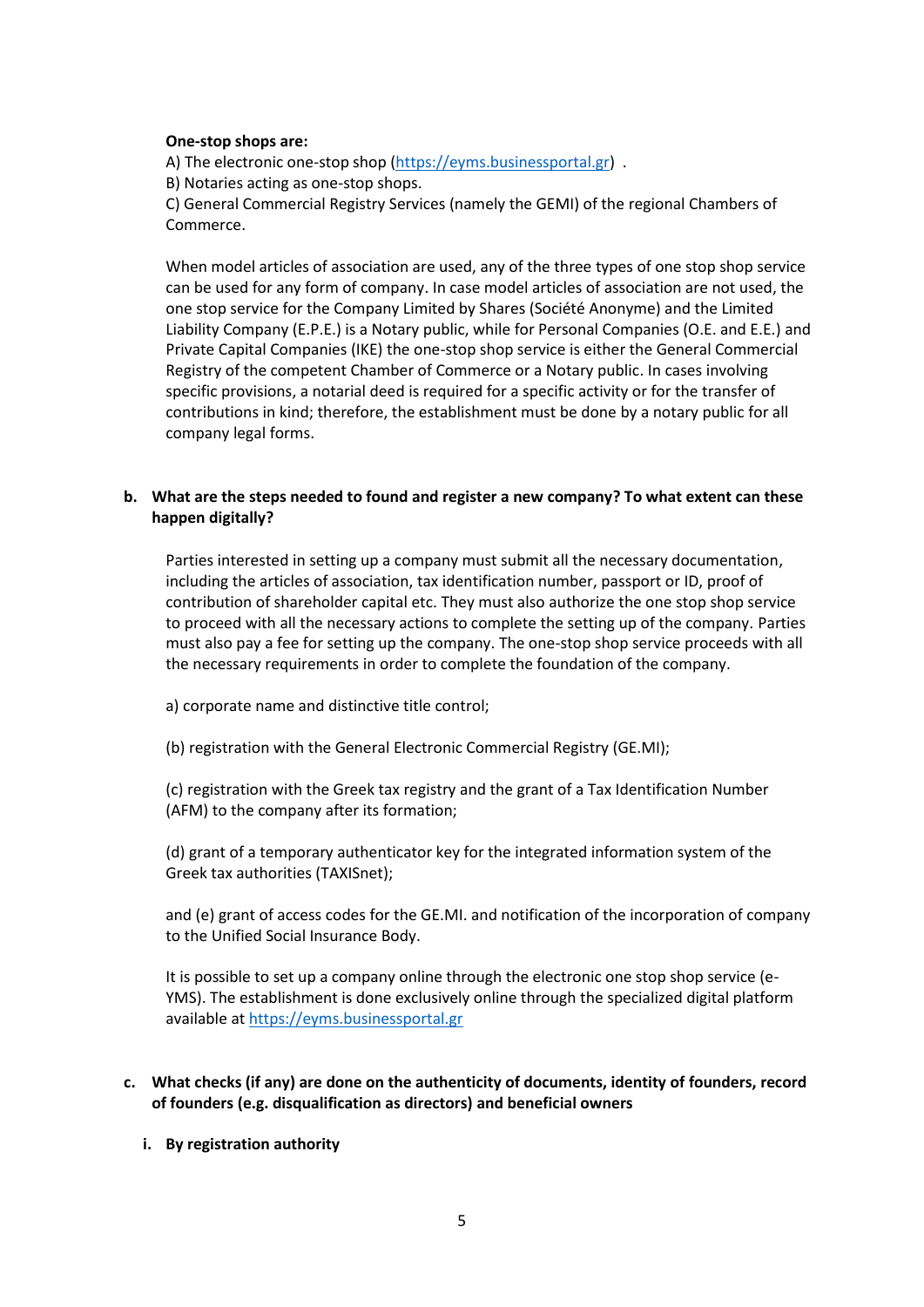No checks are done on the record of founders (such as disqualification) and beneficial owners. The checks concern only identity of founders and authenticity of documents. Checks must be completed during the same day or the next day, at the latest, after the application of the interested parties. The one stop shop service examines the articles of association and whether they are duly signed and comply with mandatory regulations. In case the foundation is done via a notary public, then a notarial deed is required for the articles of association. If the persons submitting the application are the founders, then the one stop shop service cross-checks their ID and Passport with the information provided in the articles of association. If the person submitting the application is an authorized representative, then the service checks whether the person has authorization. The service will also check the completeness of all the other documents, certificates and information submitted by the applicant. Provided that the certificates, documents and information that the applicant is required to submit are complete, the service cannot request any additional information, documents and certificates.

#### **ii. By notaries**

Notaries acting as one-stop shop service check the identity of founders and authenticity of documents. Checks must be completed during the same day or the next day, at the latest, after the application of the interested parties. The notary acting as a one stop shop service examines the articles of association and whether they are duly signed and comply with mandatory regulations. In case the foundation is done via a notary, then a notarial deed is required for the articles of association. If the persons submitting the application are the founders, then the notary acting as a one stop shop service cross-checks their ID and Passport with the information provided in the articles of association. If the person submitting the application is an authorized representative, then the service checks whether the person has authorization. The notary will also check the completeness of all the other documents, certificates and information submitted by the applicant. Provided that the certificates, documents and information that the applicant is required to submit are complete, the service cannot request any additional information, documents and certificates.

### iii. **By "facilitator" companies (foundation agents**)

The facilitator companies do not have any legal obligation to conduct checks on the authenticity of documents, identity of founders, record of founders (e.g. disqualification as directors) and beneficial owners.

### **4) Cross-border Mergers (CBMs)**

### **a. Which authority is responsible for the pre-merger certificate (outbound CBMs), which authority is responsible for approving the merger (inbound CBMs)? (name and link)**

Law 3777/2009 transposed the Cross-Border Mergers Directive into Greek law. The competent authority to scrutinize the legality of the cross-border merger as regards that part of the procedure which concerns merging companies subject to national law is the Department of Companies and Credit of the General Secretariat of Commerce of the Ministry of Development. The authority referred to in paragraph 1 shall issue, without delay, to the merging companies subject to national law, a certificate conclusively attesting to the proper completion of the pre-merger acts and formalities. The competent authority to scrutinize the